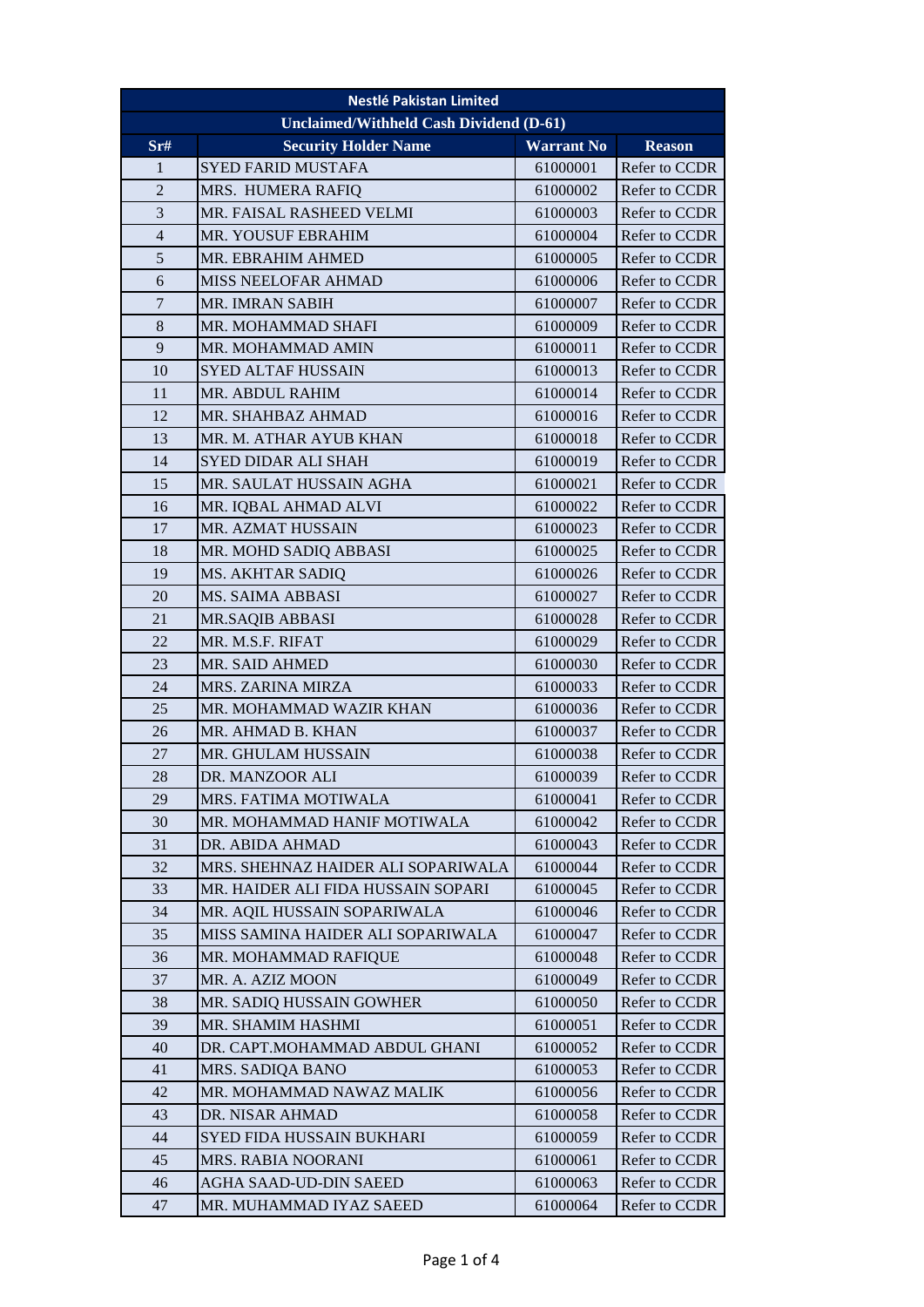| <b>Nestlé Pakistan Limited</b>                 |                                      |                   |               |  |
|------------------------------------------------|--------------------------------------|-------------------|---------------|--|
| <b>Unclaimed/Withheld Cash Dividend (D-61)</b> |                                      |                   |               |  |
| $S$ r#                                         | <b>Security Holder Name</b>          | <b>Warrant No</b> | <b>Reason</b> |  |
| 48                                             | MR. SIRAJ-UD-DIN CASSIM              | 61000065          | Refer to CCDR |  |
| 49                                             | MR. SHARAF ALI DIWAN                 | 61000066          | Refer to CCDR |  |
| 50                                             | DR. MUKHTAR AHMAD DODHY              | 61000068          | Refer to CCDR |  |
| 51                                             | DR. NYLA DODHY                       | 61000070          | Refer to CCDR |  |
| 52                                             | MRS. AMINA LAIQ                      | 61000073          | Refer to CCDR |  |
| 53                                             | MR.GHAZI SAID JAMAL                  | 61000075          | Refer to CCDR |  |
| 54                                             | <b>MISS. SARAH</b>                   | 61000076          | Refer to CCDR |  |
| 55                                             | SYED GHAZI GULAB JAMAL               | 61000077          | Refer to CCDR |  |
| 56                                             | MRS. FAHIDA                          | 61000078          | Refer to CCDR |  |
| 57                                             | MR.MOHAMMAD AMIN NOORANI             | 61000082          | Refer to CCDR |  |
| 58                                             | MR. ABDUL RAZZAQ                     | 61000083          | Refer to CCDR |  |
| 59                                             | MRS. ASHRAF RAHMAN                   | 61000084          | Refer to CCDR |  |
| 60                                             | MR.ZAHIR-UD-DIN KHAWAJA              | 61000086          | Refer to CCDR |  |
| 61                                             | MR. FARID AHSAN-UD-DIN               | 61000087          | Refer to CCDR |  |
| 62                                             | MR. JAVED SULTAN BUTT                | 61000090          | Refer to CCDR |  |
| 63                                             | MR. MOHAMMAD LATIF GILL              | 61000091          | Refer to CCDR |  |
| 64                                             | MR. AZIZ AHMAD IDA                   | 61000092          | Refer to CCDR |  |
| 65                                             | <b>SAIYED ABID HUSSIN</b>            | 61000093          | Refer to CCDR |  |
| 66                                             | MR. CHAND MOHAMMAD                   | 61000094          | Refer to CCDR |  |
| 67                                             | MR. SIKANDAR BAKHT IMRAN             | 61000097          | Refer to CCDR |  |
| 68                                             | MR. WALI MOHAMMAD                    | 61000098          | Refer to CCDR |  |
| 69                                             | MR. TARIQ RAZA                       | 61000099          | Refer to CCDR |  |
| 70                                             | MR. JAHAN ZAEB                       | 61000100          | Refer to CCDR |  |
| 71                                             | MR. M. SAEED QURESHI                 | 61000101          | Refer to CCDR |  |
| 72                                             | MS. NILOFAR WAJID ALI                | 61000109          | Refer to CCDR |  |
| 73                                             | <b>SYED ZAHIR HASSAN</b>             | 61000111          | Refer to CCDR |  |
| 74                                             | MR. MOHAMMAD ASLAM ARYAN             | 61000112          | Refer to CCDR |  |
| 75                                             | MR. MOHAMMAD NASIM                   | 61000113          | Refer to CCDR |  |
| 76                                             | MRS. PARVEEN WAHEED                  | 61000114          | Refer to CCDR |  |
| 77                                             | MR. MOHAMMAD AHMAD DADABHOY          | 61000117          | Refer to CCDR |  |
| 78                                             | MR. ZULQARNAIN MAHMOOD               | 61000118          | Refer to CCDR |  |
| 79                                             | MRS. HINA FAISAL IMAM A/C.SYEDA MUBA | 61000119          | Refer to CCDR |  |
| 80                                             | MR. ZAFIR AHMAD                      | 61000120          | Refer to CCDR |  |
| 81                                             | MR. MOHAMMAD YOUSAF                  | 61000121          | Refer to CCDR |  |
| 82                                             | MR. MOHAMMAD IDRIS                   | 61000122          | Refer to CCDR |  |
| 83                                             | <b>MISS KULSOOM BANOO</b>            | 61000123          | Refer to CCDR |  |
| 84                                             | <b>SYED TARIQ ALI</b>                | 61000124          | Refer to CCDR |  |
| 85                                             | M/S NEW JUBILEE INSURANCE CO. LTD    | 61000125          | Refer to CCDR |  |
| 86                                             | MR. M. AMIN HABIB                    | 61000126          | Refer to CCDR |  |
| 87                                             | MRS. ZEENAT FATIMA                   | 61000127          | Refer to CCDR |  |
| 88                                             | MR. ABDUL SATTAR ADAM                | 61000129          | Refer to CCDR |  |
| 89                                             | MR. HAMMAD RAZA                      | 61000130          | Refer to CCDR |  |
| 90                                             | MR. RAHIM                            | 61000131          | Refer to CCDR |  |
| 91                                             | MR. MOHAMMAD IQBAL                   | 61000132          | Refer to CCDR |  |
| 92                                             | MISS MOMIN BAI                       | 61000133          | Refer to CCDR |  |
| 93                                             | MS. RAHILA KOKUB                     | 61000134          | Refer to CCDR |  |
| 94                                             | MR. FAROOQ IHSAN NAIK                | 61000135          | Refer to CCDR |  |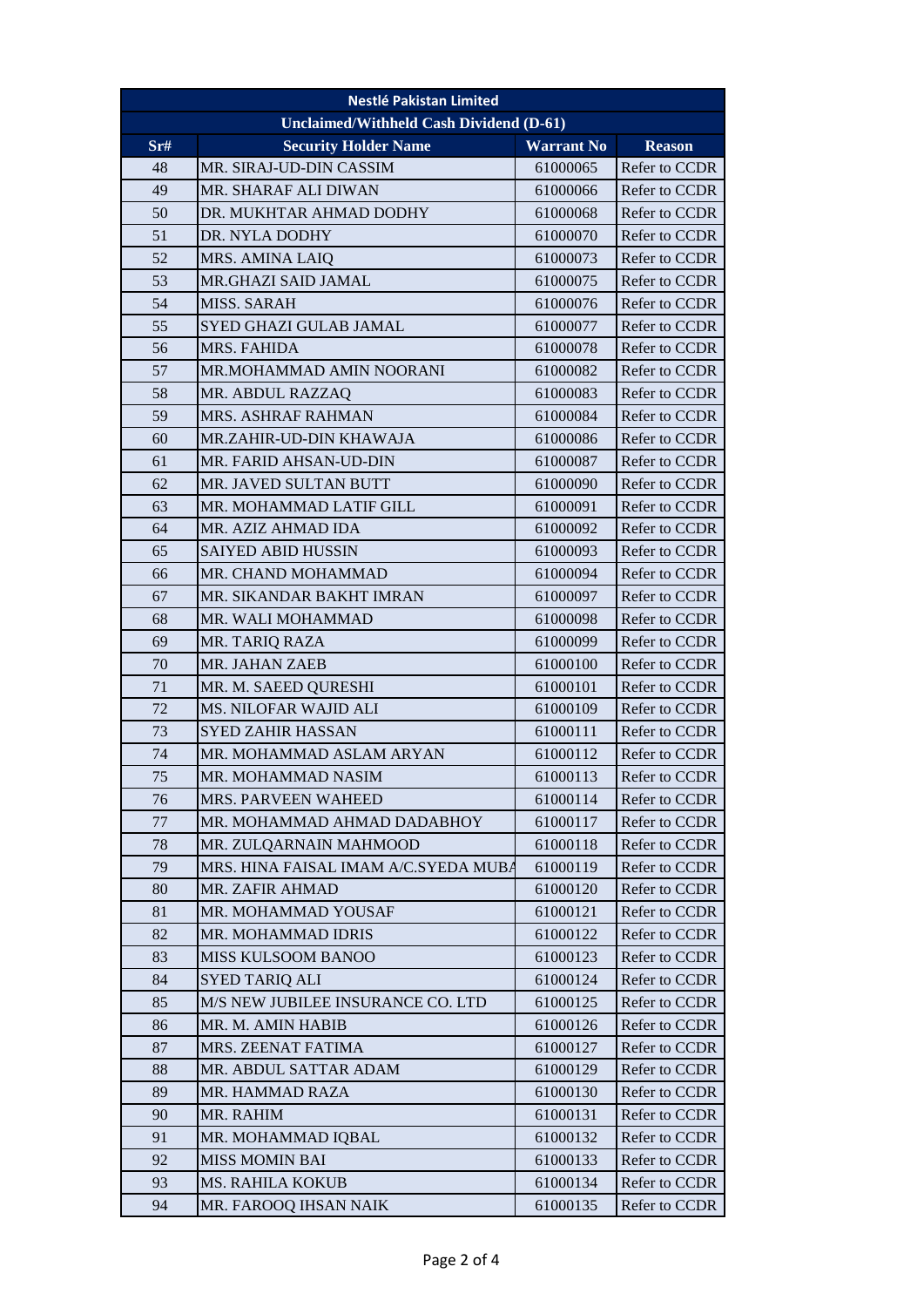| <b>Nestlé Pakistan Limited</b>                 |                                   |                   |                      |  |
|------------------------------------------------|-----------------------------------|-------------------|----------------------|--|
| <b>Unclaimed/Withheld Cash Dividend (D-61)</b> |                                   |                   |                      |  |
| Sr#                                            | <b>Security Holder Name</b>       | <b>Warrant No</b> | <b>Reason</b>        |  |
| 95                                             | MR. MOHAMMAD ALTAF AHMED          | 61000136          | Refer to CCDR        |  |
| 96                                             | <b>MS. NOOR JEHAN</b>             | 61000137          | Refer to CCDR        |  |
| 97                                             | MR. M.NAEEM-UD-DIN                | 61000138          | Refer to CCDR        |  |
| 98                                             | MR. WAHEED IQBAL                  | 61000139          | Refer to CCDR        |  |
| 99                                             | MR. MOHAMMAD ANWAR MOOSANI        | 61000140          | Refer to CCDR        |  |
| 100                                            | HAJI SALEH MOHAMMAD               | 61000141          | Refer to CCDR        |  |
| 101                                            | MR. JAWED RASHID FAROOQUI         | 61000143          | Refer to CCDR        |  |
| 102                                            | MRS. SHAHIDA JAWED FAROOQUI       | 61000144          | Refer to CCDR        |  |
| 103                                            | MR. MOHAMMAD FAROOQ MALIK         | 61000146          | Refer to CCDR        |  |
| 104                                            | MRS. MISBAH MUSA KHAN             | 61000147          | Refer to CCDR        |  |
| 105                                            | MR. TAHIR MEHMOOD                 | 61000148          | Refer to CCDR        |  |
| 106                                            | <b>MR. MUKHTAR HUSSAIN</b>        | 61000149          | <b>Refer to CCDR</b> |  |
| 107                                            | MRS. KOCOUB SHAH                  | 61000154          | Refer to CCDR        |  |
| 108                                            | MR. TARIQ AYYAZ KHAN              | 61000155          | Refer to CCDR        |  |
| 109                                            | MR. KHURSHID ALI QURESHI          | 61000156          | Refer to CCDR        |  |
| 110                                            | MR. AHMAD HAJI YOUSUF             | 61000157          | Refer to CCDR        |  |
| 111                                            | MR. ABDUL AZIZ                    | 61000160          | Refer to CCDR        |  |
| 112                                            | MR. AHMAD DAUD AL-HUSSAINY        | 61000161          | Refer to CCDR        |  |
| 113                                            | MR. MOHAMMAD OSMAN                | 61000165          | Refer to CCDR        |  |
| 114                                            | MRS. SAJIDAH IQBAL MIR            | 61000166          | Refer to CCDR        |  |
| 115                                            | <b>MRS. LUBNA SYED</b>            | 61000167          | Refer to CCDR        |  |
| 116                                            | MR. IRFAN AHMED DODHY             | 61000168          | Refer to CCDR        |  |
| 117                                            | MR. S.M.RAZA RIZVI                | 61000169          | Refer to CCDR        |  |
| 118                                            | <b>MR. IRFAN</b>                  | 61000170          | Refer to CCDR        |  |
| 119                                            | MR. WALI MOHAMMAD QADRI           | 61000171          | Refer to CCDR        |  |
| 120                                            | MRS. FAIZA SABAHAT                | 61000172          | Refer to CCDR        |  |
| 121                                            | MR. ILYAS M. CHAUDHRY             | 61000173          | Refer to CCDR        |  |
| 122                                            | MR. ASHFAQ HUSSAIN ZAHID          | 61000175          | Refer to CCDR        |  |
| 123                                            | MR. MOHAMMAD SAJID ANSAR          | 61000176          | Refer to CCDR        |  |
| 124                                            | MR. MOHAMMAD SOHAIL               | 61000180          | Refer to CCDR        |  |
| 125                                            | DR. BASHIR-UD-DIN                 | 61000190          | Refer to CCDR        |  |
| 126                                            | AMERICAN LIQUID PACKAGING SYSTEMS | 61000191          | Refer to CCDR        |  |
| 127                                            | MR. ADNAN ASAD                    | 61000193          | Refer to CCDR        |  |
| 128                                            | MR. SHAHID RAUF SIDDIQI           | 61000194          | Refer to CCDR        |  |
| 129                                            | MR. MASUD HAROON                  | 61000200          | Refer to CCDR        |  |
| 130                                            | MRS. MAJIDA HAMEED                | 61000202          | Refer to CCDR        |  |
| 131                                            | MR. SAAD HAMEED                   | 61000203          | Refer to CCDR        |  |
| 132                                            | MS. SARAH HAMEED                  | 61000204          | Refer to CCDR        |  |
| 133                                            | MR. MANSOORALI S. BOODHWANI       | 61000206          | Refer to CCDR        |  |
| 134                                            | MR. FAKHAR AHMAD MUNIR            | 61000213          | Refer to CCDR        |  |
| 135                                            | MR. QAISAR ZAMAN                  | 61000214          | Refer to CCDR        |  |
| 136                                            | MR.FARQALEET IQBAL                | 61000217          | Refer to CCDR        |  |
| 137                                            | SYED IMRAN RAZA TIRMIZI           | 61000218          | Refer to CCDR        |  |
| 138                                            | MRS. HAJRA RAIS                   | 61000229          | Refer to CCDR        |  |
| 139                                            | MR. ZAFAR IQBAL FAROOQ            | 61000231          | Refer to CCDR        |  |
| 140                                            | MR. AHMAD MAJEED                  | 61000233          | Refer to CCDR        |  |
| 141                                            | MR. ZAHID HUSSAIN                 | 61000240          | Refer to CCDR        |  |